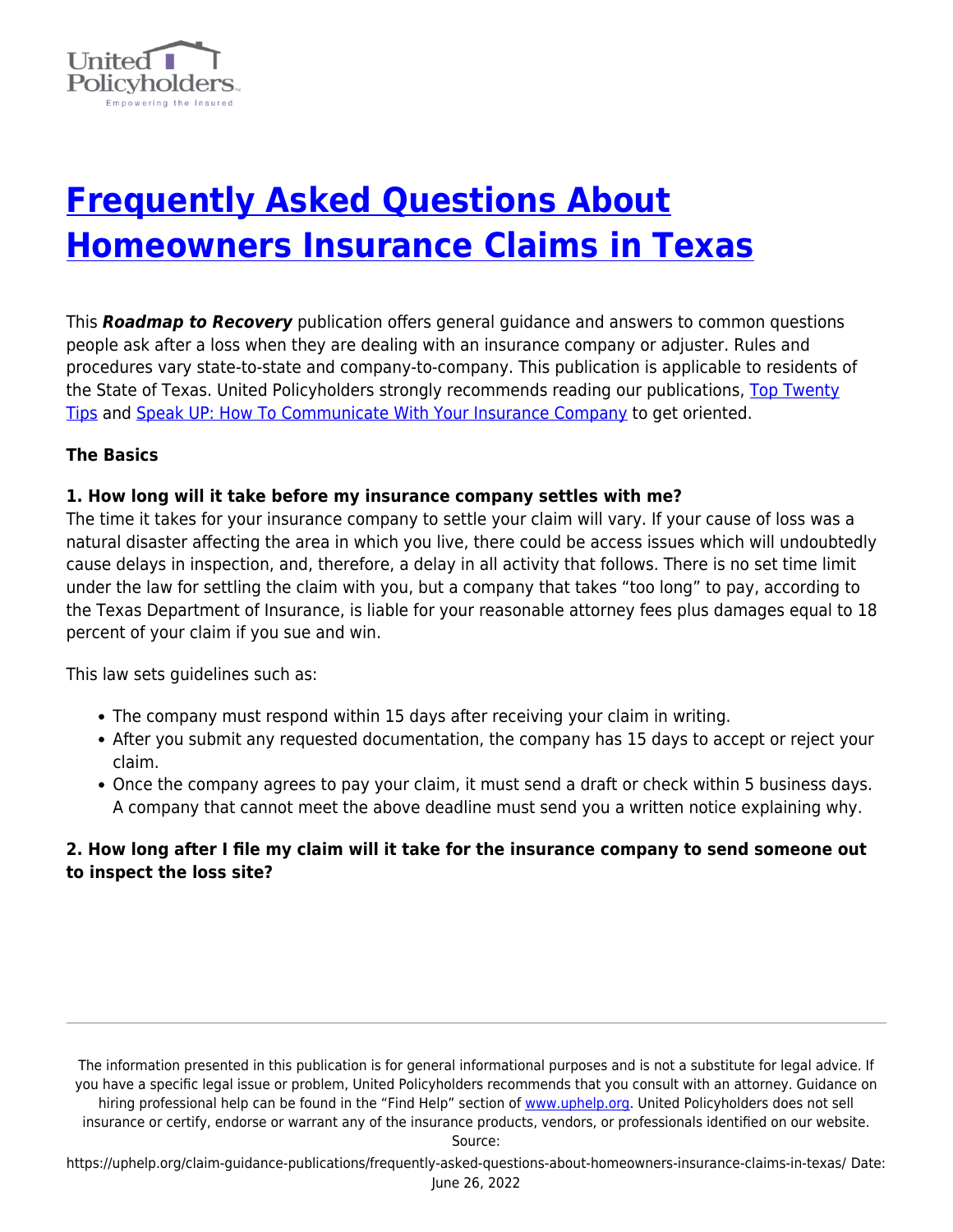

That depends on whether the site is accessible and safe, and whether your loss is one of many in a broad disaster or a single home fire or other type of loss. Most policies say that once you provide notice to your insurer in writing, the company must begin investigating your claim within 15 days, unless there is a named storm, which may give them additional time.

# **3. What are my duties and what are my insurers' duties after a loss?**

Your Duties:

- Give your insurer written notice of your claim.
- Cooperate with reasonable requests from your insurance company
- Support your loss by providing requested information to the insurer
- Mitigate your damages (Take steps to prevent further damage)

Your insurer's duties:

- Investigate your claim thoroughly and in a timely fashion
- Treat you fairly
- Pay for covered damage promptly
- Tell you in writing why your claim or part of your claim was denied.

#### **Debris Removal**

#### **4. Who is responsible for clearing the debris from my lot and is that covered under my policy?**

It is your responsibility to have debris removed. If your home was damaged in a disaster, your city or county may offer to clear your lot as part of a coordinated debris removal program. Coverage for debris removal depends on your policy's specific wording.

#### **5. Is there anything I need to do before my lot gets cleared?**

Take pictures of the debris and any visible items. Start thinking about the items damaged, destroyed or missing to try to jog your memory. List the items as you recall them. Record the condition of the site on video if you can.

The information presented in this publication is for general informational purposes and is not a substitute for legal advice. If you have a specific legal issue or problem, United Policyholders recommends that you consult with an attorney. Guidance on hiring professional help can be found in the "Find Help" section of [www.uphelp.org.](http://www.uphelp.org/) United Policyholders does not sell insurance or certify, endorse or warrant any of the insurance products, vendors, or professionals identified on our website.

Source: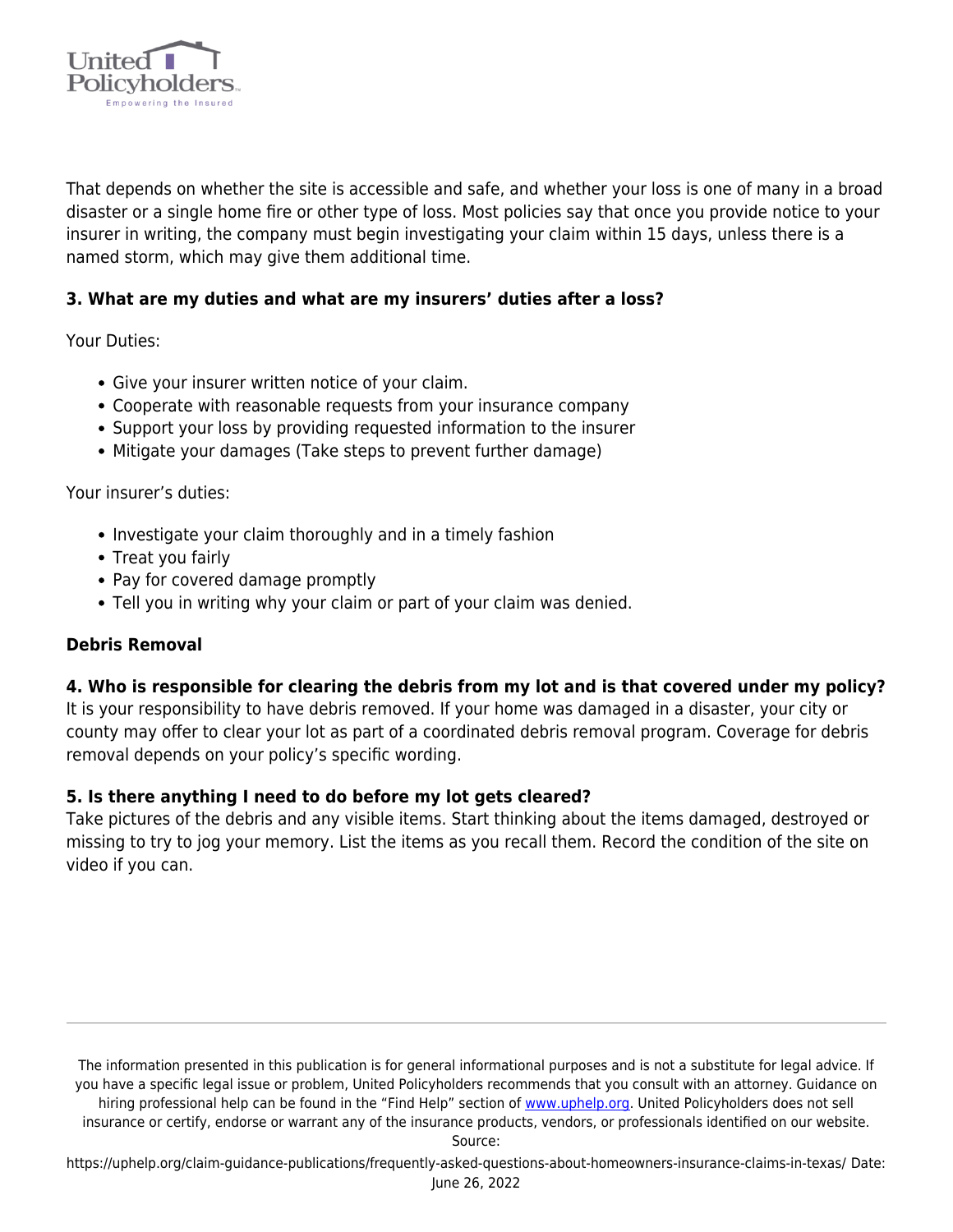

# **6. The city/county/state is offering a coordinated lot-clearing program. If I participate, am I protected if the cost ends up being more than my coverage for debris removal?**

It depends on the wording of your policy. You are generally covered only up to your policy limits for debris removal, but some language may allow for the government program to be paid in full, even if it is above your limits. Ask whoever sets up the coordinated program whether the program provides that protection. The following is an example of a program in the city of San Bruno, CA where the county (San Mateo) did provide a debris removal program in which the insureds were not responsible for paying the difference between what the county paid and what the policy limits provided. In addition, if the insurance payment was greater than the cost of debris removal, the insured was allowed keep the excess amount:

"Owner will advise County in writing within 10 days of receipt of any insurance settlements for debris removal. Owner further agrees to reimburse the County within 10 days of receipt of any insurance settlements for debris removal. Owner further agrees to reimburse the County within 30 days of reciept, from such insurance proceeds, for the cost of the debris removal conducted by the County. In the event the insurance proceeds are less than the cost of debris removal incurred by the County, Owner will not be responsible for the difference. If the insurance proceeds exceed the County's cost of debris removal, Owner will keep any excess proceeds. Owner understands that all disaster related funding, including that for debris removal from private property, is subject to audit."

#### **Cause of loss/Expert opinions**

# **7. The cause and origin of the event that destroyed my home is not 100% clear. How will it be determined? What do I need to do to protect myself so that the insured will cover my damages?**

The cause of your loss has an impact on whether or not there is coverage. In Texas, it is the policyholder's burden to prove the cause of loss. For that reason, it is important that you document everything carefully and provide expert opinions to back up your position, especially if there is any question or suspicion about what caused your loss. Don't leave it up to the insurance adjuster to determine the cause. If you have multiple policies, be sure to file claims with all possible insurers.

The information presented in this publication is for general informational purposes and is not a substitute for legal advice. If you have a specific legal issue or problem, United Policyholders recommends that you consult with an attorney. Guidance on hiring professional help can be found in the "Find Help" section of [www.uphelp.org.](http://www.uphelp.org/) United Policyholders does not sell insurance or certify, endorse or warrant any of the insurance products, vendors, or professionals identified on our website.

Source: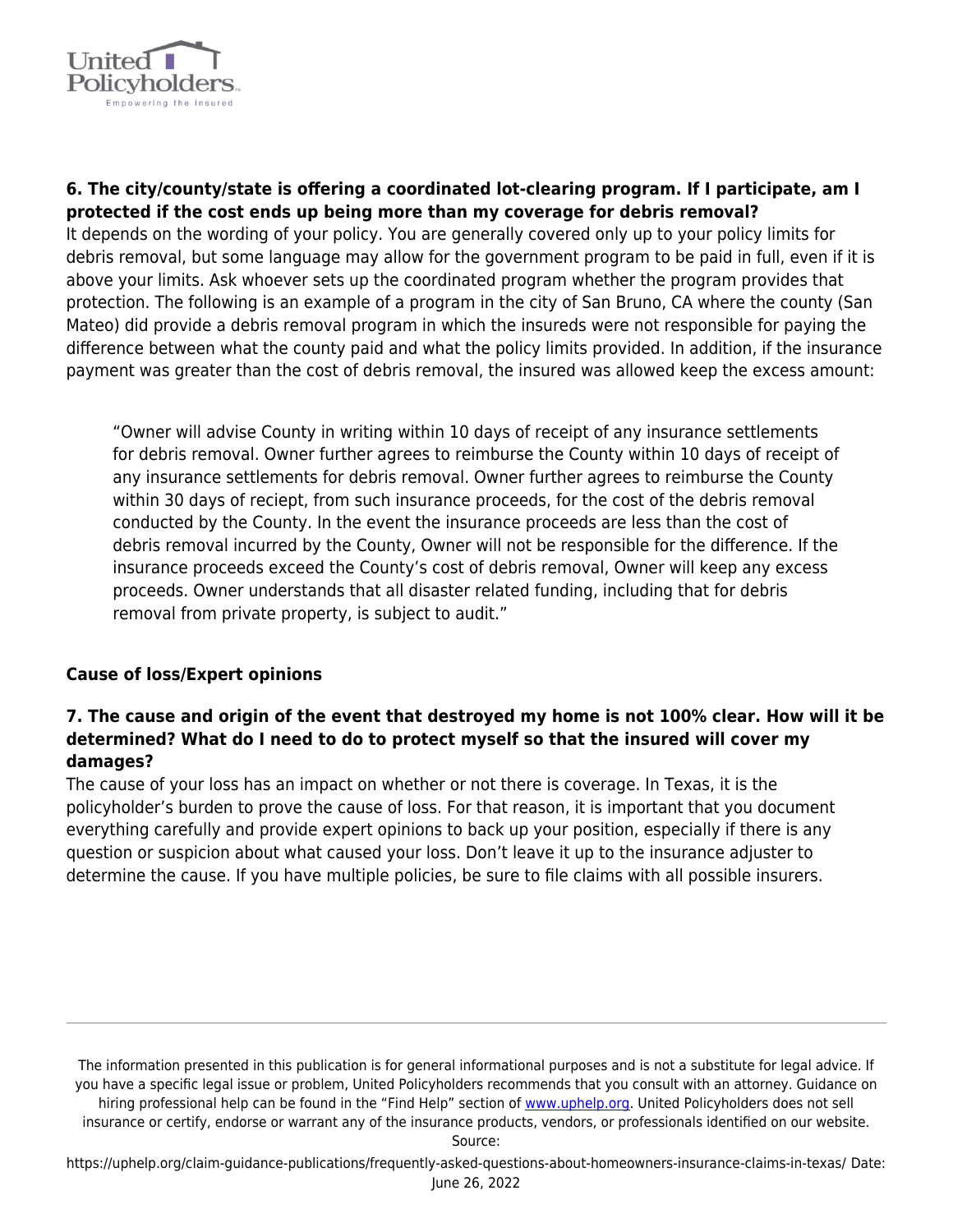

# **8. Do I need to question everything my adjuster says or just on "big-ticket" items related to causes and amounts of damage?**

Yes. Do get second opinions on "big-ticket" items.

# **9. What kinds of professionals/experts typically get involved in evaluating property damage in an insurance claim?**

Estimators, contractors, public adjusters, engineers, fire experts, meteorologists, industrial hygienists, etc. It depends on the cause of the loss and the damage.

# **Temporary/Additional Living Expenses ("ALE")**

# **10. Will my insurance company make arrangements for temporary housing?**

If you have ALE coverage, your insurance company should reimburse you for temporary housing. They may arrange housing for you. Generally you will need to make your own arrangements.

# **11. What items can I claim for reimbursement as covered under the Additional Living Expense (ALE) portion of my coverage? How long will my insurer cover temporary rent/living expenses?**

ALE coverage will reimburse you for reasonable expenses for food, lodging, gas, etc. that are over and above your usual costs of living. Look to your policy to see the extent of your specific coverage. Ask for an advance to get yourself situated. The insurer will determine the time needed to properly repair/rebuild. There is likely to be a limit in your policy for amount of money and time (number of months). However, you don't have to take their first offer if in fact more time is required. Don't use up your ALE too quickly if at all possible, but basically your insurer will pay what's reasonable. (But see question 12 below for time issues.) \*For examples of the types of items that may be covered under ALE, see UP's Survivor Speaks publication on ALE at **[Insurance Coverage for Additional Living Expense](https://uphelp.org/claim-guidance-publications/survivors-speak-additional-living-expense-ale-loss-of-use/)**.

#### **12. What if I run out of ALE coverage before my home is rebuilt?**

Your policy probably has both a dollar and a time limit for ALE benefits and, in general, your insurer will not extend the coverage beyond those limits. If you use up your ALE coverage before you've rebuilt and the delay is the fault of the insurance company, you may want to contact an attorney to be sure your insurer continues to pay your ALE benefits until completion of your home. For example, if your insurance

The information presented in this publication is for general informational purposes and is not a substitute for legal advice. If you have a specific legal issue or problem, United Policyholders recommends that you consult with an attorney. Guidance on hiring professional help can be found in the "Find Help" section of [www.uphelp.org.](http://www.uphelp.org/) United Policyholders does not sell insurance or certify, endorse or warrant any of the insurance products, vendors, or professionals identified on our website.

Source: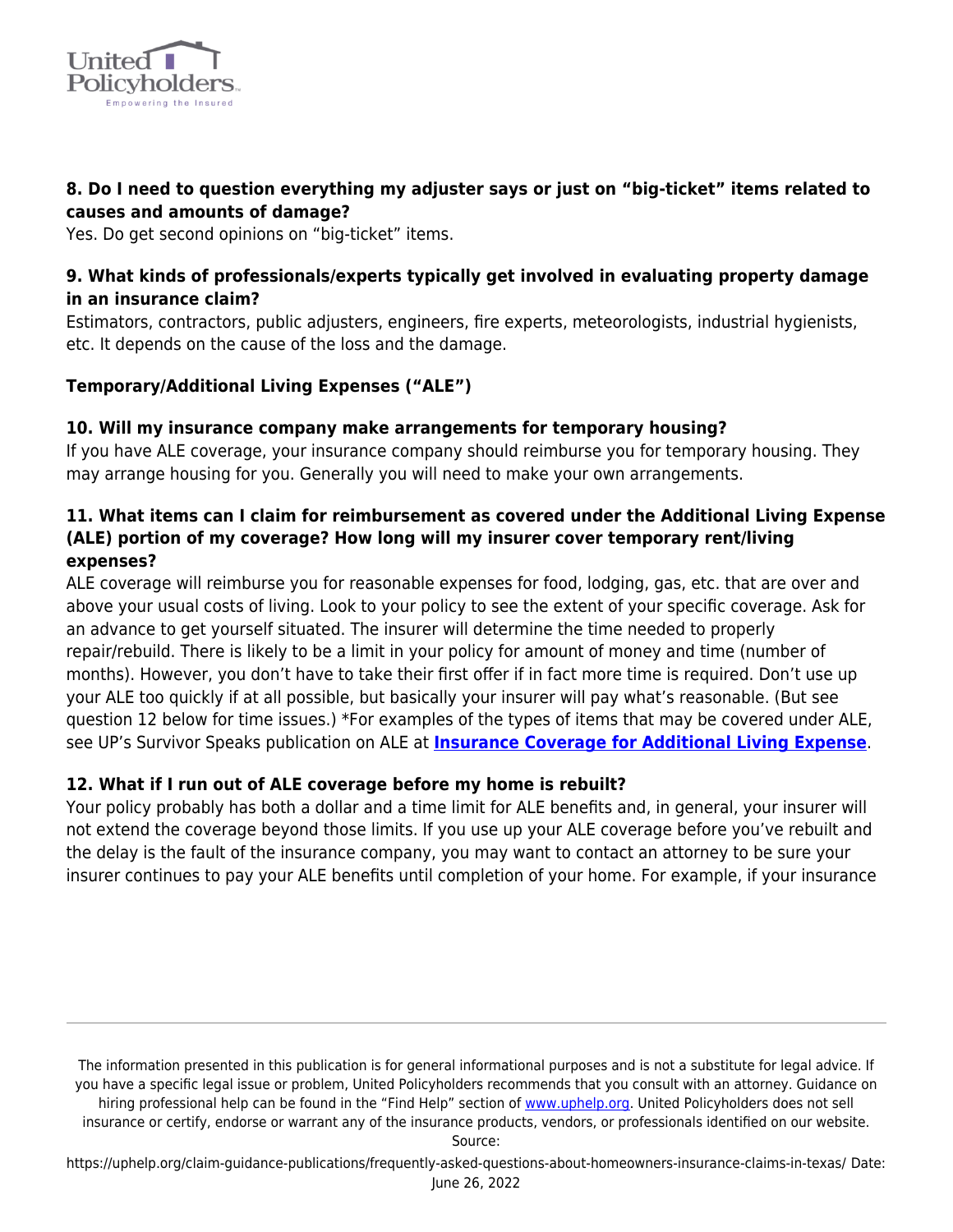

company has delayed progress by dragging their feet on payment to a contractor, that is the insurance company's fault and they should be paying your continuing ALE.

### **13. Will my insurer cover the cost if I live in a trailer during reconstruction?**

Your policy's wording will determine whether or not there is coverage for you to live in a trailer during reconstruction. Reasonable costs are typically covered, but do check your specific policy.

#### **Costs**

#### **14. What are the rules in Texas on:**

- a. Actual Cash Value? (ACV)
- b. Replacement Cost? (RC)
- c. Depreciation?

ACV, RC and Depreciation depend upon your policy and not on state laws. Court rulings can be used to interpret the policy meanings. Learn more about the depreciation process by reading UP's Depreciation Basics.

# **15. The insurance company says it will only pay according to its "pricing guidelines." The guidelines are really out of date—what can I do? If you disagree with the "pricing guidelines" the adjuster is quoting, you may want to do one or more of the following:**

- Hire a public adjuster
- Consult with an expert
- Demand an appraisal
- Get your own price quotes from real life sources: vendors, stores, Internet, catalogs, appraisals, and provide them to your insurer.

Note: There is no such thing as an acceptable standard pricing guide. Provide copies of price quotes from catalogue pages, web pages, etc. to your insurer for your pricing and make your claim. Be prepared to hold your ground as they are supposed to start with a true Replacement Cost in their calculations. For help, take a look at UP's sample estimates and **[Depreciation Guide](https://uphelp.org/wp-content/uploads/2020/10/DepreciationTipSheet.pdf)**.

The information presented in this publication is for general informational purposes and is not a substitute for legal advice. If you have a specific legal issue or problem, United Policyholders recommends that you consult with an attorney. Guidance on hiring professional help can be found in the "Find Help" section of [www.uphelp.org.](http://www.uphelp.org/) United Policyholders does not sell insurance or certify, endorse or warrant any of the insurance products, vendors, or professionals identified on our website.

Source: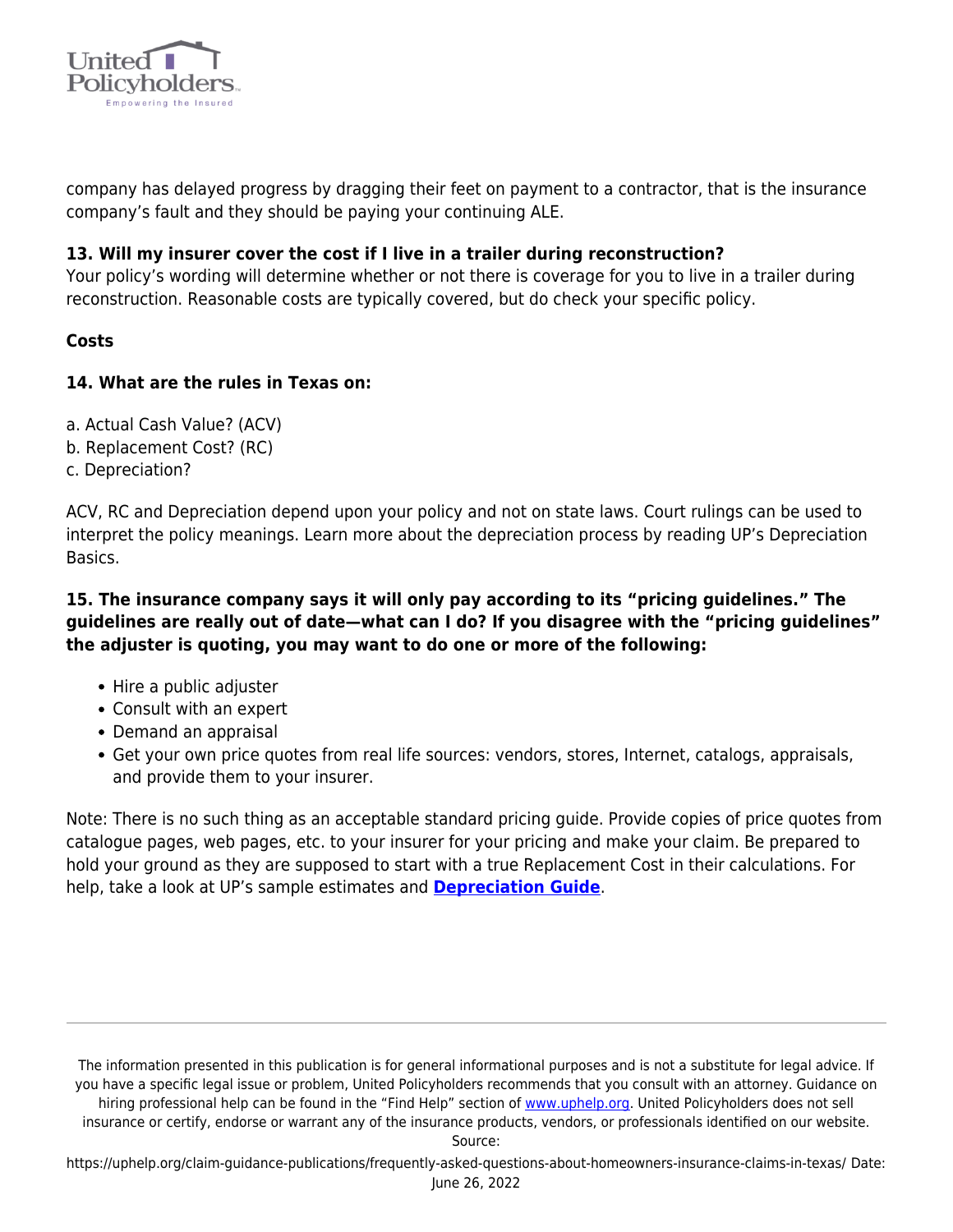

# **16. My insurance company is refusing to pay anything up front for my contractor's overhead and profit. I don't have the cash to advance this item, and he won't get started without it, so I'm stuck.**

Provide your insurer with an executed contract (a contract document signed by all parties to it.). Most insurers will make an initial payment if you present them with a signed contract between you and the contractor.

# **17. How much overhead and profit is standard in Texas?**

Twenty percent is standard for the insurer (10% for overhead, and 10% for profit), although many trades mark up their costs higher than 20% to increase their profits.

# **18. My insurance company keeps reducing what they're going to pay by "depreciating" items in my claim; what can I do?**

The newer the item, the less depreciation. The better the condition of an item, the greater chance of reducing the depreciation. If the items in question have a longer life than the insurer wants to acknowledge, then support your position by presenting the insurer with facts about the usable life of certain items. (This is one of the important reasons for documenting your property and possessions prior to experiencing a loss.) For more information on creating a home inventory, visit the **[Roadmap to](https://uphelp.org/recovery/) [Recovery](https://uphelp.org/recovery/)** of our website.

Note: A homeowners/renters policy typically allows an insurer to hold back a portion of policy benefits to account for depreciation. Under most policies, however, you can recover what was held back when you submit proof that you've replaced those items. Keep in mind that depreciation is negotiable. You can and should challenge unreasonably high amounts taken for depreciation. The age, condition and type of item will often determine the amount of depreciation that is applicable. Read UP's **[Depreciation Basics](https://uphelp.org/claim-guidance-publications/depreciation-basics/)** for more information.

#### **Deadlines**

# **19. The insurance company is rushing me to complete my contents inventory, but I just can't remember everything yet. What can I do?**

Take your time and research. Use UP's inventory samples. You'll find them in the **[Samples and](https://uphelp.org/claim-guidance-publications/sample-letters-and-documents/)**

The information presented in this publication is for general informational purposes and is not a substitute for legal advice. If you have a specific legal issue or problem, United Policyholders recommends that you consult with an attorney. Guidance on hiring professional help can be found in the "Find Help" section of [www.uphelp.org.](http://www.uphelp.org/) United Policyholders does not sell insurance or certify, endorse or warrant any of the insurance products, vendors, or professionals identified on our website.

Source: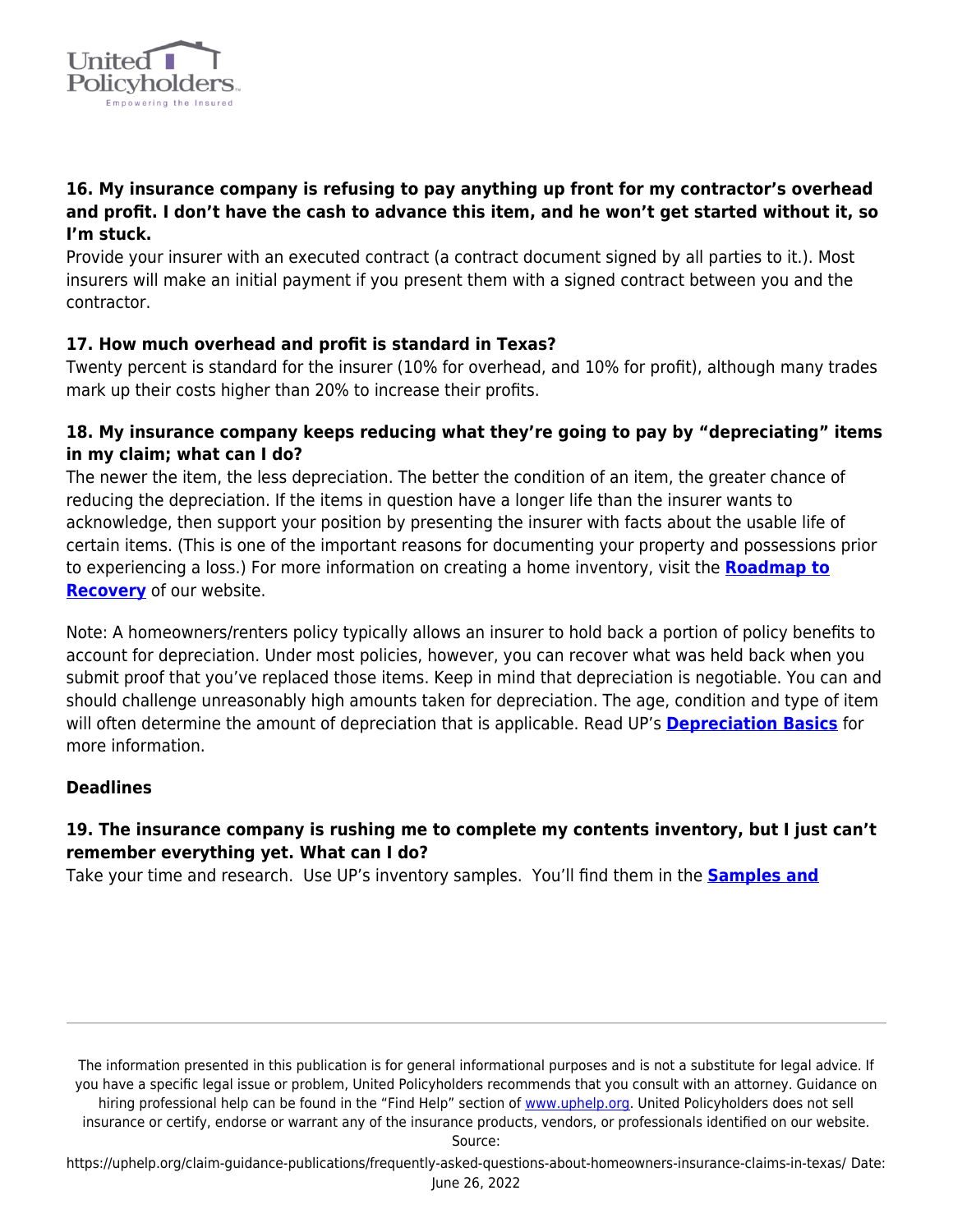

#### **[Examples](https://uphelp.org/claim-guidance-publications/sample-letters-and-documents/)** section of our website.

You can hire an inventory professional or a public adjuster to help you with this part of your claim. Read our **[Contents Claim Tips](https://uphelp.org/claim-guidance-publications/home-inventory-and-contents-claim-tips/)** for more information.

### **Help Resources in Texas**

# **20. How can I find out what my rights are and what the rules and laws are that apply to insurance claims in Texas?**

You can find the Homeowner's Bill of Rights on the Texas Department of Insurance website. You can also file a complaint there if you believe your insurer is not handling your claim in good faith. This link will take you to the complaint form page: Texas Department of Insurance Complaints. Also visit the Consumer Protection section of the Texas Attorney General's website. If you're so inclined, you can read the Insurance Code in the Texas Statutes. This is can be accessed online for free.

# **21. Will the Texas Insurance Commissioner's office help me if I run into problems?**

Maybe. You can file a complaint through the Insurance Commissioner's website: **[Texas Department of](http://www.tdi.state.tx.us/consumer/complfrm.html) [Insurance Complaints](http://www.tdi.state.tx.us/consumer/complfrm.html),** and they will investigate and respond. The telephone number for the Texas Department of Insurance Consumer Help Line is (512) 463-6515 or 1-800-252-3439. You can find general Complaint Information here: <http://www.tdi.state.tx.us/consumer/cpportal.html>. Don't expect the Texas Department of Insurance to aggressively advocate for you.

# **22. The contractor estimates I've received are much higher than the insurance company's estimates. How can I break the logjam and still hire the contractor I trust?**

Suggest a face-to-face meeting to with a contractor you trust and your insurance company's adjuster to discuss the estimates so the contractor and adjuster can come to an agreement on costs. Consider hiring a public adjuster or using the "appraisal" process. Learn more about insurance appraisals by visiting our **[Claim Dispute Resolution](https://uphelp.org/claim-guidance-publications/resolving-claim-disputes/)** page**.** Also see UP's **[Guidelines for Reviewing Adjusters' and](https://uphelp.org/claim-guidance-publications/guidelines-for-reviewing-adjusters-and-contractors-estimates/) [Contractors' Estimates](https://uphelp.org/claim-guidance-publications/guidelines-for-reviewing-adjusters-and-contractors-estimates/).**

# **23. The insurance company is pressuring me to accept a settlement but I think it may be low. What can I do?**

While you don't want to rush into a settlement that is too low, try to get the undisputed amount paid

The information presented in this publication is for general informational purposes and is not a substitute for legal advice. If you have a specific legal issue or problem, United Policyholders recommends that you consult with an attorney. Guidance on hiring professional help can be found in the "Find Help" section of [www.uphelp.org.](http://www.uphelp.org/) United Policyholders does not sell insurance or certify, endorse or warrant any of the insurance products, vendors, or professionals identified on our website.

Source: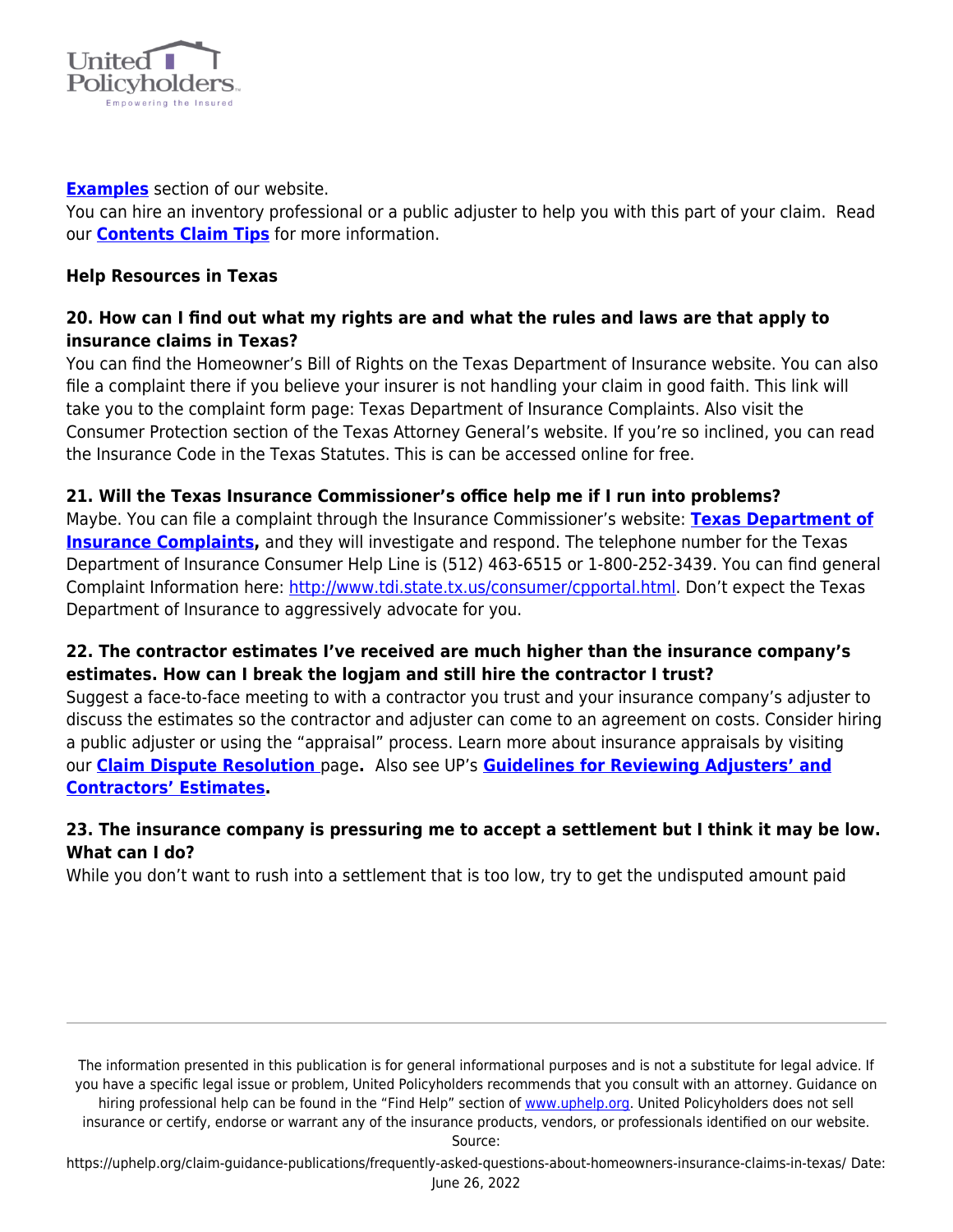

without having to sign a release. Then consider whether it is worth your time to continue fighting for the difference. There are pluses and minuses to doing so. After fighting for more, it is possible that you will walk away no better off or with only a slightly higher settlement. It is always wise to get expert advice before accepting a "final" claim settlement offer. Start by visiting UP's **[Claim Dispute Resolution](https://uphelp.org/claim-guidance-publications/resolving-claim-disputes/)** page to learn more about your options.

# **24. Do I have to accept the dollar amounts the insurer offers me?**

No! You can do research on the Internet, get input from experts, or get two or more estimates from real world contractors or suppliers in order to challenge the amount the insurance company is offering.

Make your claim and if you know you are right, stand firm and argue your case. Settling an insurance claim fairly almost always requires strong negotiation and a willingness to go nose to nose.

#### **25. Are there different types of adjusters?**

Yes, there are 3 types: "independent" adjusters, staff adjusters and public adjusters. An Independent Adjuster (IA) works for the insurance company on a contract basis, a Staff Adjuster is an employee of the insurance company and a Public Adjuster (PA) works strictly for the policyholder.

UP has two helpful publications about the role of public adjusters and what questions to ask when hiring one:

- Public Adjusters The Inside Scoop
- Making the Best Choice When Hiring a Public Adjuster

# **26. If I hire a professional to help me negotiate a fair claim settlement, won't their fee come out of the money I need to rebuild/replace what was destroyed?**

Yes, but if you hire an experienced and ethical professional, the settlement will likely be higher than you would get on your own. If you hire an inexperienced and/or unethical professional, you may not do as well. See the **[Hiring Professional Help](https://uphelp.org/recovery/professional-help-directory/)** page for more details.

# **27. Are public adjuster fees regulated or capped in Texas?**

Yes.

The information presented in this publication is for general informational purposes and is not a substitute for legal advice. If you have a specific legal issue or problem, United Policyholders recommends that you consult with an attorney. Guidance on hiring professional help can be found in the "Find Help" section of [www.uphelp.org.](http://www.uphelp.org/) United Policyholders does not sell insurance or certify, endorse or warrant any of the insurance products, vendors, or professionals identified on our website.

Source: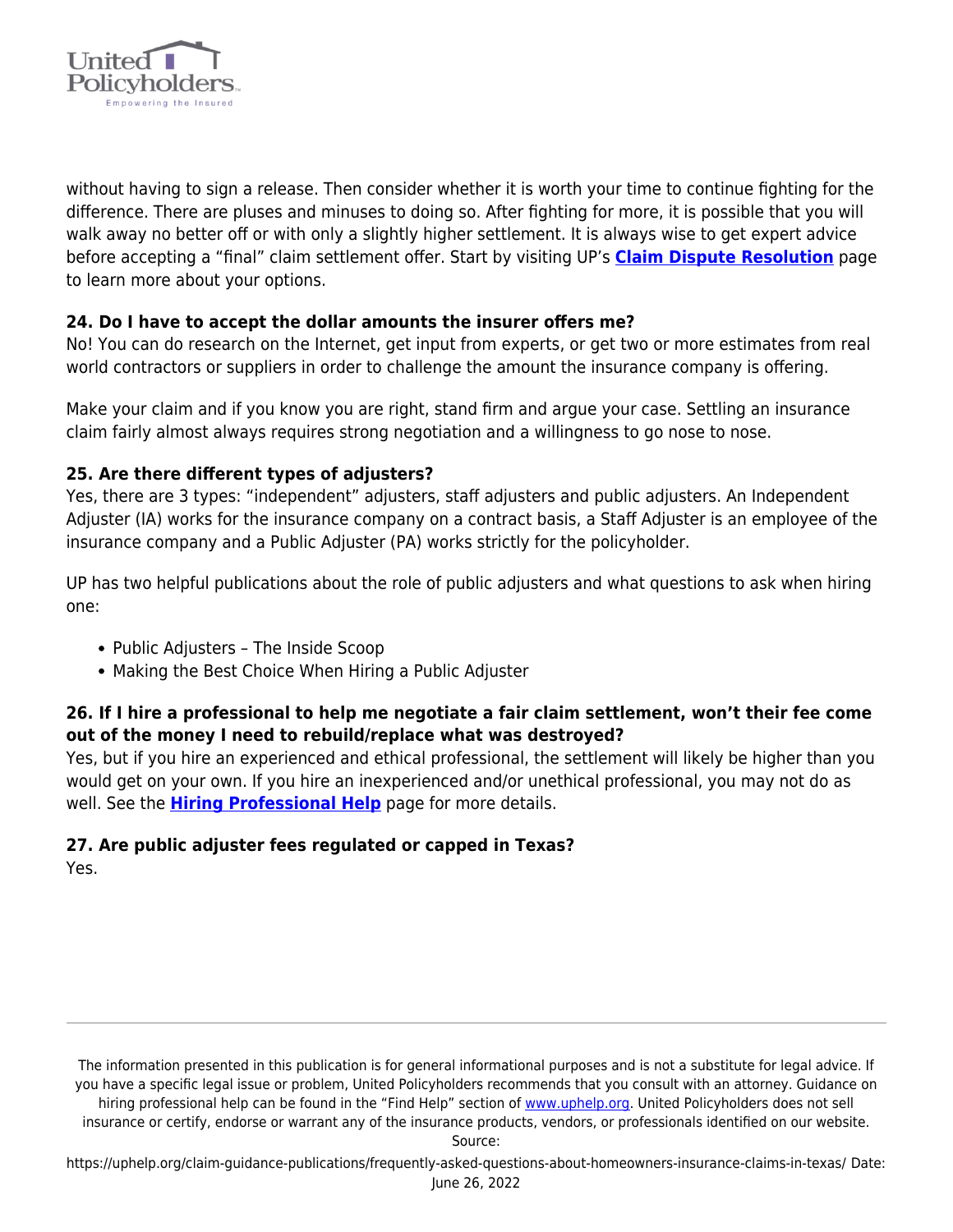

# **28. What is the typical fee for a public adjuster?**

In Texas the fee can be no more than 10% of the total RCV (Replacement Cost Value) claim.

### **29. If I hire a public adjuster to represent me, will he or she pay for expert reports/inspections, etc. or will I?**

Typically, you will, unless you negotiate up front with the public adjuster to advance costs and then recoup from the settlement.

# **30. If a dispute arises between me and the insurance company or an adjuster, where can I turn to for help?**

You may contact the Texas Department of Insurance/Insurance Commissioner at (512) 463-6169 for assistance. You can consult an experienced attorney who specializes in representing people with property damage insurance claims. The Professional Help Directory is a starting point to find qualified attorneys.

# **31. What are my options if my insurer and I don't agree on:**

a. Costs?

If the difference is purely the price, then in Texas you may be eligible to demand an appraisal. The appraisal clause is in almost every modern insurance policy and allows a forum for parties to informally resolve the amount of loss through a binding process that is similar to arbitration, but without attorneys involved. In Texas, the appraisal process can be used to settle differences regarding the extent of damage and the price of the damaged items, but not determine the cause of loss or override a denial of coverage.

b. Type of work that needs to be done?

Get a second opinion on the extent of damage from a reputable engineer, public adjuster or trusted contractor.

Again, the **[Claim Dispute Resolution](https://uphelp.org/claim-guidance-publications/claim-coverage-dispute-resolution-help/)** section of the UP Library is a good resource for resolving disagreements with your insurer.

# **Special Considerations for Partial losses**

The information presented in this publication is for general informational purposes and is not a substitute for legal advice. If you have a specific legal issue or problem, United Policyholders recommends that you consult with an attorney. Guidance on hiring professional help can be found in the "Find Help" section of [www.uphelp.org.](http://www.uphelp.org/) United Policyholders does not sell insurance or certify, endorse or warrant any of the insurance products, vendors, or professionals identified on our website.

Source: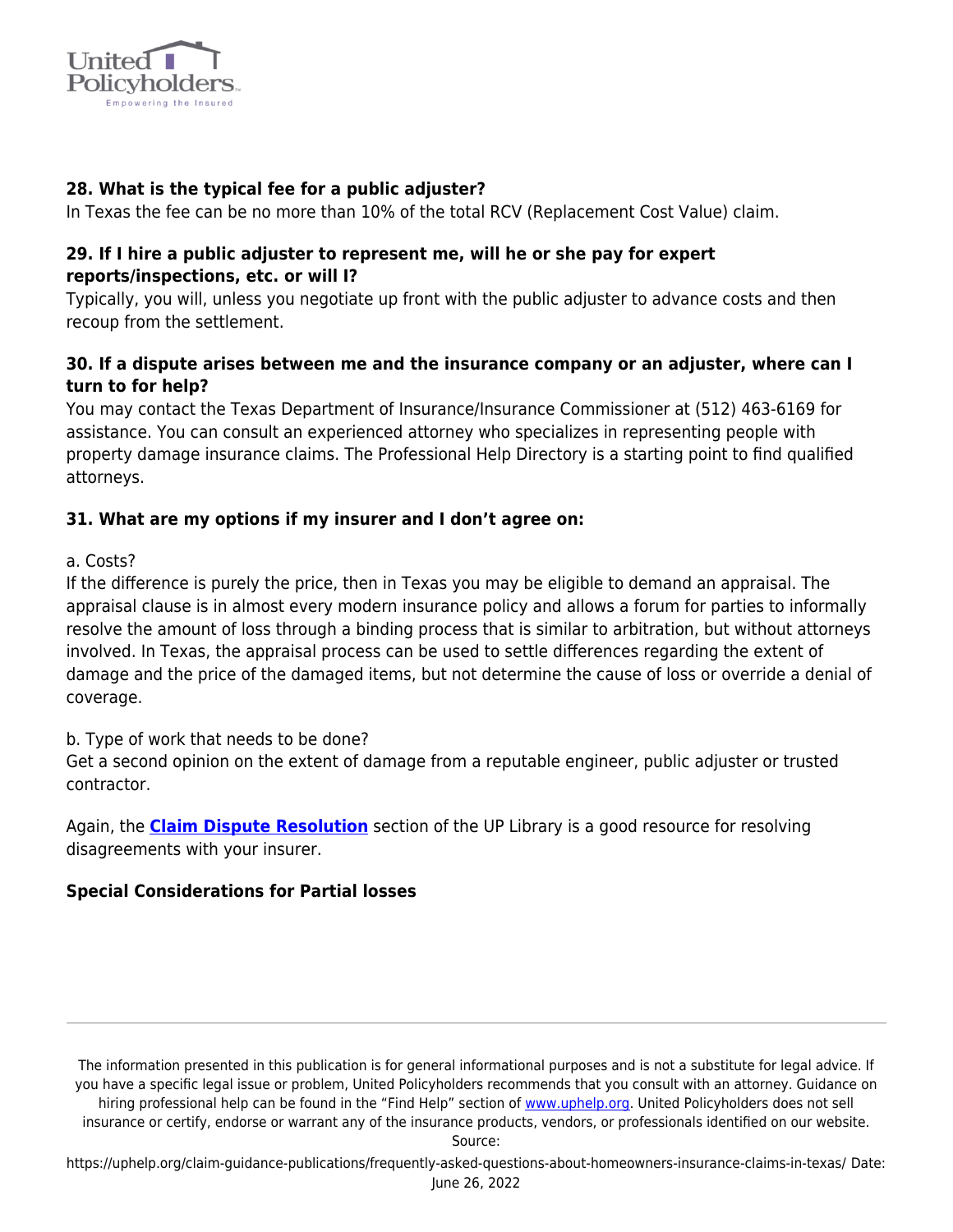

Note: Start by reading UP's **[Insurance Claim Tips Re: Partial Loss Fires](https://uphelp.org/claim-guidance-publications/insurance-claim-tips-for-partial-loss-fires/)**.

# **32. If my insurer brings in a clean up company, does their entire fee come out of my policy limits?**

Yes, but you should agree in advance on the scope of their work and then approve their fees. Their fees will use up some of your coverage, so you want to be certain that they are doing only the work you authorize at the price you agree to pay.

# **33. What can I do if I'm not happy with the clean-up company's work?**

If your insurer brought them in, let them know of your dissatisfaction. Fire them and ask for a refund. Then demand that a new clean-up company re-do the work.

# **34. The insurance company's adjuster says my stuff can be cleaned and doesn't need to be replaced. How do I know if that's true?**

Make sure to get an agreement with the insurer in writing and in advance indicating that the insurance company believes that the items can be cleaned, but that if the cleaning does not have a result that meets your satisfaction, the items will be replaced. Then they may try to clean the items, and if the cleaning does not work, they will have to replace those items and will have to pay for both the cleaning and the replacement.

# **35. How can I find qualified experts to give me second opinions on cleanup and repairs?**

Go to the Better Business Bureau (BBB) website to find experts with good track records. You can search their site by business type or businesses name: [http://www.bbb.org/us/Find-Business-Reviews.](http://www.bbb.org/us/Find-Business-Reviews)

# **36. What are the rules in our state as to "matching" new to old materials? (For example, roof tiles, siding, etc). The insurance company is telling me they don't owe for matching, but my property value will go down if I have a patchwork roof.**

The rule on matching in Texas is not crystal clear. The nature of claims is that most things are negotiable with your insurance company, and this is no different. If your property was matching before the loss (i.e. it had a "uniform and consistent" appearance), but will look "patchwork" if it includes both old and new materials after the repairs are completed, you should stand your ground. Argue that you are entitled to matching in order to restore your property to its pre-loss uniform appearance.

The information presented in this publication is for general informational purposes and is not a substitute for legal advice. If you have a specific legal issue or problem, United Policyholders recommends that you consult with an attorney. Guidance on hiring professional help can be found in the "Find Help" section of [www.uphelp.org.](http://www.uphelp.org/) United Policyholders does not sell insurance or certify, endorse or warrant any of the insurance products, vendors, or professionals identified on our website.

Source: